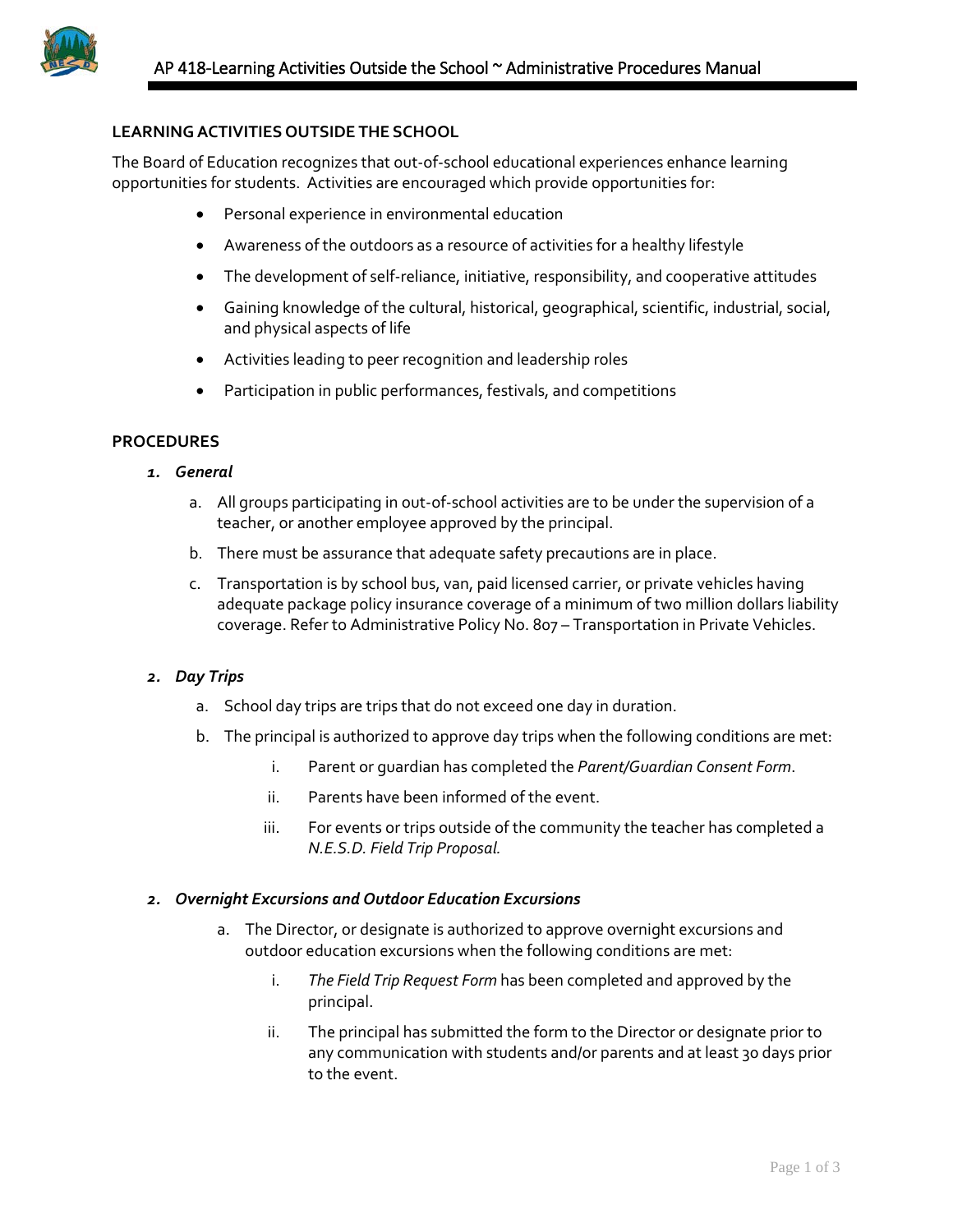

- b. Once the principal has received approval, notification is to be sent to parents and permission slips received.
- c. Once the permission slips are received the principal may approve the excursion.

# *4. Out-of-Province Excursions*

- a. All out-of-province pupil travel organized under the auspices of the Board of Education must have the approval of the school principal and the Director of Education.
- b. The principal of the school must ensure that the following conditions can be met before recommending out-of-province pupil travel to the Director of Education:
	- i. The proposed travel has the signed approval of the parents or guardians of the pupils concerned.
	- ii. Other staff members whose teaching responsibilities may be affected by the absence of the students, and teachers who will be traveling have been consulted and show a willingness to support the proposal.
	- iii. Adequate provision will be made for the accommodation, supervision, and welfare of the pupils who are traveling.
	- iv. Adequate and appropriate insurance is provided to protect the students, teachers, and Board of Education in the event of an accident. A statement that adequate insurance will be provided is to accompany the submission to the Board. It is suggested that teachers and volunteers and/or chaperones purchase appropriate medical insurance to protect themselves in the event of an accident or illness.
	- v. The students will suffer no serious loss in their basic educational program normally provided through the school.
	- vi. The educational benefits from such travel will complement the regular school program.
- c. Once the preceding conditions are met, the principal is to inform the Director of Education, or designate, of the travel plans being developed.
- d. If the Director, or designate consents, the principal is to make a formal request, which is to include the following:
	- i. An itinerary of the proposed travel that specifically identifies times, places, modes of travel, and emergency contact telephone numbers for countries and provinces to be visited.
	- ii. A list of persons or agencies who have accepted responsibility for developing the trip.
	- iii. A breakdown of anticipated costs (i.e. fares, passports, meals, spending money, accommodation, deposits required, etc.).
	- iv. A list of chaperones and their job descriptions or relationship to the school system and qualifications as leaders or chaperones of the proposed trip. In addition, the number of students per chaperone should not exceed ten.